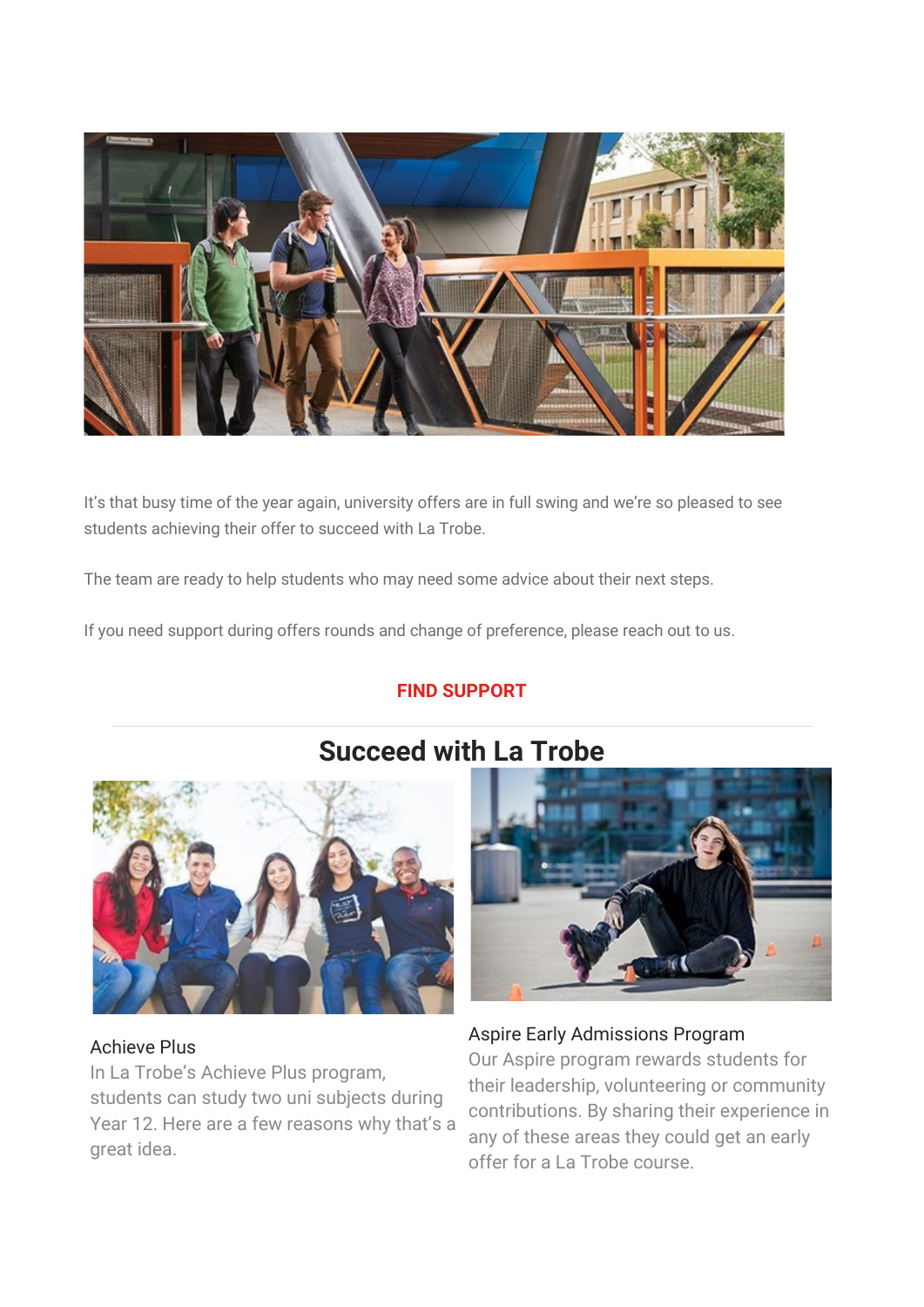- Grades in Achieve Plus contribute to the ATAR, and La Trobe will consider your uni grades alone for alternative entry to La Trobe (whichever is highest)
- It is completely free and online
- Students receive credit for these subjects when starting an eligible degree at La Trobe, reducing their study load in first year (including reducing the fees)
- La Trobe issues early conditional offers to Achieve Plus students on completion

Applications are closing soon.

#### **[FIND OUT MORE](https://t.email.latrobe.edu.au/r/?id=haa5ef0%2C2716dd1%2C2716dd5&cid=edm%3Aacs%3Anan%3Anan%3Ainf%3Anan%3Anan%3Anan%3Anan%3Anan%3Aall%3Abch%3Anan%3Anan&s=GmuTIK8CRj9Hgz6jLDx_GyxF5Rgzby7xcItD6IaejiY)**

Other benefits include:

- the chance to win a scholarship worth \$20,000
- extra study support through our Aspire Advantage
- an opportunity to be inducted into our Student Excellence Academy
- discounts to the National Gallery of Victoria and other partners.

#### **[FIND OUT MORE](https://t.email.latrobe.edu.au/r/?id=haa5ef0%2C2716dd1%2C2716dd7&cid=edm%3Aacs%3Anan%3Anan%3Ainf%3Anan%3Anan%3Anan%3Anan%3Anan%3Aall%3Abch%3Anan%3Anan&s=Fd3Yfg5nnusH89IJfqUHTZQ8RofN_WGBAG75TY7TB5g)**

## **NEW: Tertiary Access Payment**

#### **What is it?**

The [Tertiary Access Payment](https://t.email.latrobe.edu.au/r/?id=haa5ef0%2C2716dd1%2C2716dd9&cid=edm%3Aacs%3Anan%3Anan%3Ainf%3Anan%3Anan%3Anan%3Anan%3Anan%3Aall%3Abch%3Anan%3Anan&s=4VIDpvqEstik8smd-ECZvOayn2XxhZro5Nomf02iEqY) (TAP) is a \$5,000 payment to eligible students who are moving from regional or remote areas to study at university.

The TAP is made available through La Trobe by the Australian Government, and could help students with their move to a La Trobe campus.

#### **Am I eligible?**

The TAP is for students who are going straight to tertiary study after finishing Year 12. That means if a student has finished Year 12 last year and about to start at La Trobe, they could be eligible.

They'll also need to be:

- from an outer-regional, remote or very remote area (you can use the **Student Regional Area** [Search](https://t.email.latrobe.edu.au/r/?id=haa5ef0%2C2716dd1%2C2716dda&cid=edm%3Aacs%3Anan%3Anan%3Ainf%3Anan%3Anan%3Anan%3Anan%3Anan%3Aall%3Abch%3Anan%3Anan&s=Q6xauxvTFzT2JmXkpv4Gx_nbDhEvbC4Hn6S4uGmiAEs) tool to check eligibility)
- relocating to study at a La Trobe campus that's more than 90 minutes from their family home by public transport, including walking and waiting times
- enrolled full time in a Diploma or Bachelor's degree that lasts for at least one academic year.

There's also some extra eligibility criteria. To see them all, visit the [scholarship page.](https://t.email.latrobe.edu.au/r/?id=haa5ef0%2C2716dd1%2C2716ddb&cid=edm%3Aacs%3Anan%3Anan%3Ainf%3Anan%3Anan%3Anan%3Anan%3Anan%3Aall%3Abch%3Anan%3Anan&s=VT-p4xuSKTb73QaAAU5hUy_NYUtikR2SbrKehrlM2DM)

### **[FIND OUT MORE](https://t.email.latrobe.edu.au/r/?id=haa5ef0%2C2716dd1%2C2716ddc&cid=edm%3Aacs%3Anan%3Anan%3Ainf%3Anan%3Anan%3Anan%3Anan%3Anan%3Aall%3Abch%3Anan%3Anan&s=bjwqBmn8EO_sOmIQlgsCloUmL0BqD6XdJwWzfPHf2Qo)**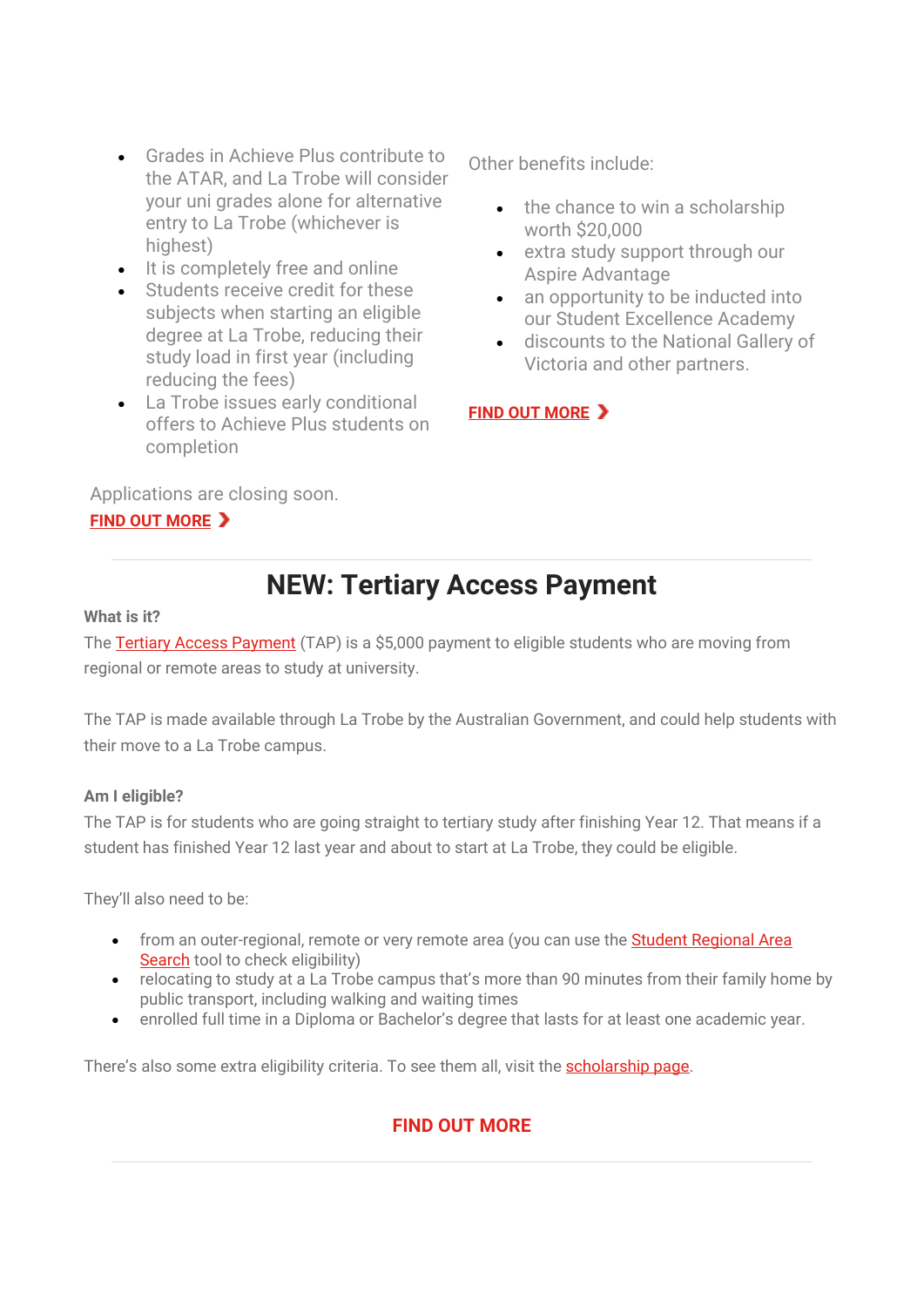## **New courses available**



#### Mental Health and Wellbeing

Designed specifically to help teachers, principals and school counsellors support their students through challenging times, this course draws on new research on the impacts of disrupted learning environments for students. It looks at recognising mental health issues, impacts of trauma and resilience-building.

You can work through the course at your own pace online over a five-week period starting on **Tuesday 16 February**, with a study commitment of around 2-3 hours each week. This course can also contribute to your CPD requirements for the year. **[FIND OUT MORE](https://t.email.latrobe.edu.au/r/?id=haa5ef0%2C2716dd1%2C2716ddd&cid=edm%3Aacs%3Anan%3Anan%3Ainf%3Anan%3Anan%3Anan%3Anan%3Anan%3Aall%3Abch%3Anan%3Anan&s=UOrgBPoo0OIGqVxAoTfskre7MY4kWV7yv8qdIWhTmXs)** 



#### Diploma to Bachelor's degree pathway

We now offer a range of new Diplomas from 2021. They'll offer course credit (or advanced standing) for students who successfully complete the Diploma – allowing them to jump straight into the second year of an eligible Bachelor's degree. There's new Diplomas in arts, business, health, IT and science.

**[FIND OUT MORE](https://t.email.latrobe.edu.au/r/?id=haa5ef0%2C2716dd1%2C2716ddf&cid=edm%3Aacs%3Anan%3Anan%3Ainf%3Anan%3Anan%3Anan%3Anan%3Anan%3Aall%3Abch%3Anan%3Anan&s=BdXrfxIjGdM5-ysTOssxEwnlxco1AA8KNxLcJgSKo4E)** 



## **Upcoming online event**

#### Question the status quo: An NGV Triennial conversation 10 February at 6.30 pm-7.30 pm

Join panelists as they explore the *NGV Triennial's* thematic pillars and interrogate how the exhibition engages with our time's key issues. They'll also discuss the motivations and impact of the exhibition's unusual layout – with new pieces interspersed with the NGV's permanent collection – and look at how the NGV Triennial positions Melbourne in the global art landscape.

#### **[REGISTER NOW](https://t.email.latrobe.edu.au/r/?id=haa5ef0%2C2716dd1%2C2716de1&cid=edm%3Aacs%3Anan%3Anan%3Ainf%3Anan%3Anan%3Anan%3Anan%3Anan%3Aall%3Abch%3Anan%3Anan&s=JmOrH6fnjkik1N9ru4Nbpx836orhYwmqCg7Tx9iPfaM)**